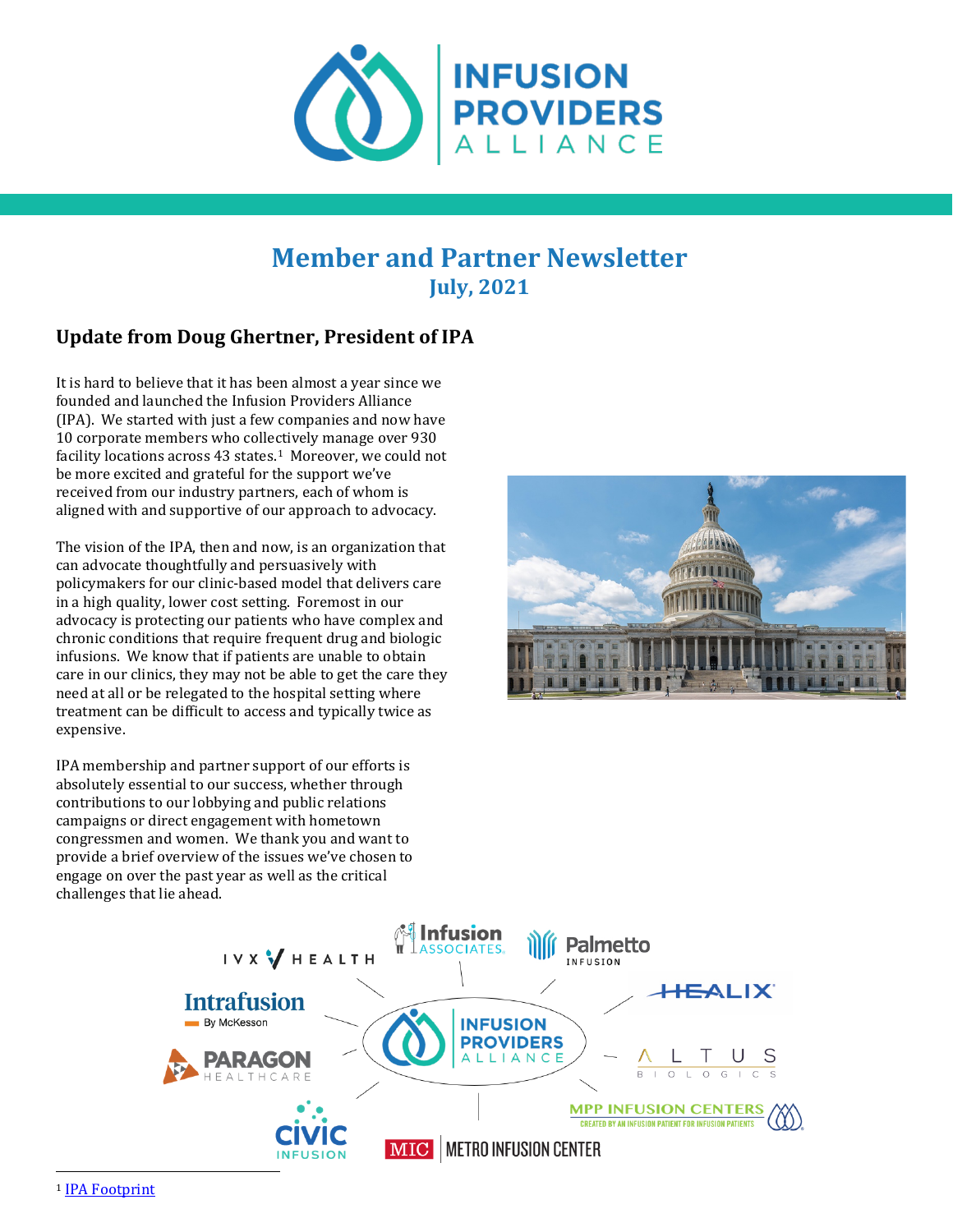

# **Issues of Engagement:**

### **Sequester Payment Relief**

Soon after launching the IPA, we embarked on an educational campaign with Congress on our delivery model and the need to suspend the two percent Medicare "sequester" payment cut during the Public Health Emergency. Our companies connected with over 40 bipartisan legislators and their staff on key committees of jurisdictions where they had facilities. Our messaging on



this topic was critical because the physician community was embroiled in an internecine fight over

resource redistribution on the physician fee schedule while hospitals were focused on COVID relief.<sup>2</sup> That effort bore fruit in sequester relief provided in the Omnibus Appropriations bill and a subsequent package in the spring of 2021, which suspends the payment cut through 2021.

## **Trump's Most Favored Nation Part B Proposal**

After Congress failed to successfully enact legislation reforming prescription drug pricing in 2019, Congressional focus on health care turned to pandemic relief and keeping the health care system afloat in 2020. That inaction on drug pricing reform led the Trump Administration to issue a series of executive orders in August of 2020 with hopes of bringing the pharmaceutical industry to the table to negotiate a deal. But negotiations collapsed when the industry refused to fund "Trump discount cards" before the election. Shortly after the election (and after Pfizer's COVID vaccine was approved), the Trump Administration issued an Interim Final "Most Favored Nation" Rule tying Part B drug reimbursement to the lowest price in 24 developed countries for implementation January 2021.

The IPA sprang into action. It issued a thoughtful set of comments decrying the radical, nationwide approach that would decimate patient access to needed medications used to manage and control patients' complex medical conditions for diseases ranging from multiple sclerosis and Crohn's to rheumatoid arthritis and macular degeneration[3](#page-1-1). The comments cited CMS's own actuarial analysis that conceded nearly one in five patients would no longer receive their needed drugs. The comments took particular aim at the CMMI approach to slash reimbursement to

healthcare providers that have little influence over the pricing of drugs.

The IPA then reengaged many of the same Congressional offices we had lobbied on sequester and informed them of the devastating impact of the regulation on our patients. These meetings generated many phone calls from our Congressional champions to senior Trump Administration officials in the White House and the Department of Health and Human Services. Several of our members also submitted affidavits in the litigation that eventually blocked the ill-thought and illegal regulation.

### **Engagement with FDA Re: Manufacturing Capacity During Vaccine Production**

When the IPA witnessed drug shortages for an orphan infused product due to the FDA repurposing of manufacturing capacity for vaccine production, we engaged the FDA to demand expedited approval of alternate manufacturing sites. Our letter, social media engagement and subsequent dialogue helped result in a favorable outcome and access to the drug was eventually restored.[4](#page-1-0)



#### **Engagement with Private Payers**

The IPA is also focused on protecting our commercially insured patients. Last fall, the IPA engaged directly with Anthem regarding a proposal to require "white-bagging" of a long list of products and lead to an approach that would fundamentally disrupt the reliable distribution system. IPA explained to Anthem that if its proposed specialty pharmacy mandate was extended to community-providers, and those providers are no longer free to procure medications in the competitive marketplace, many will be unable to provide infused medications to Anthem California enrollees<sup>5</sup>. Under Anthem's policy, these providers would be forced to use one supplier, the CVS specialty pharmacy. Moreover, the providers would not bill or be reimbursed for the medication; they would only receive the "administration charge," a fee which is

<sup>4</sup> [IPA Letter to FDA](file://EgnyteDrive/mcmanusgrp/Private/awhalen/Clients/IPA/Newsletter/IPA%20Letter%20to%20FDA%20on%20Tepezza%20FINAL2.pdf) <sup>5</sup> [IPA letter to Anthem](https://www.infusionprovidersalliance.org/wp-content/uploads/2020/11/IPA-Letter-to-Anthem.pdf)

<span id="page-1-0"></span><sup>2</sup> [IPA Sequester Whitepaper](https://www.infusionprovidersalliance.org/congress-should-continue-suspension-of-medicare-sequester/)

<span id="page-1-1"></span><sup>3</sup> [IPA MFN Comments](https://www.infusionprovidersalliance.org/wp-content/uploads/2021/01/IPA-Comments-on-MFN-FINAL-Revised.pdf)